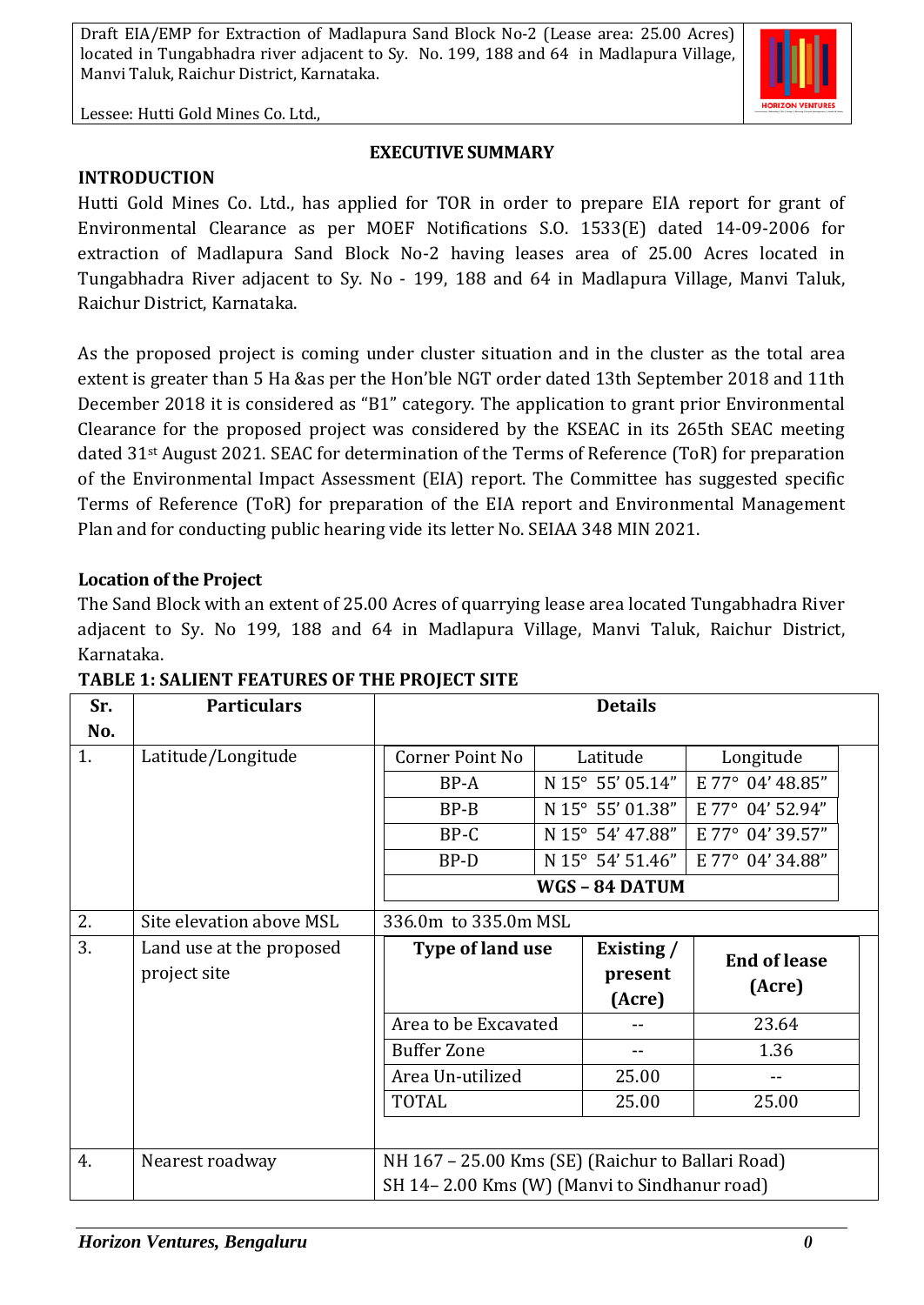

Lessee: Hutti Gold Mines Co. Ltd.,

| Sr. | <b>Particulars</b>             | <b>Details</b>                                      |  |  |  |
|-----|--------------------------------|-----------------------------------------------------|--|--|--|
| No. |                                |                                                     |  |  |  |
|     |                                | Madlapura to buddinni road-2-00 kms (S)             |  |  |  |
| 5.  | <b>Nearest Railway Station</b> | Kosgi Railway Station - 18.20 Kms (SE)              |  |  |  |
| 6.  | Nearest Railway line           | Kosgi Railway Station - 18.20 Kms (SE)              |  |  |  |
| 7.  | Nearest Airport                | Ballari Airport - 80.0 kms (S)                      |  |  |  |
| 8.  | Nearest village/major town     | Madlapura Village - 2.40 kms (NW)                   |  |  |  |
| 9.  | Hills/valleys                  | No major hills and valleys within 10 km radius      |  |  |  |
| 10. | Ecologically sensitive zone    | None within 10 kms                                  |  |  |  |
| 11. | Reserved/Protected forests     | None within 10 kms                                  |  |  |  |
| 12. | Historical/tourist places      | None within 5 km radius area                        |  |  |  |
| 13. | <b>Nearest Industries</b>      | None within 10 kms                                  |  |  |  |
| 14. | Nearest water bodies           | This is a river sand mining project. The site is in |  |  |  |
|     |                                | Tungabhadra River bed                               |  |  |  |

#### **PROJECT DESCRIPTION**

#### **Method of Quarrying**

An open cast method will be adopted to operate the area. Since, the annual production is about 93,968 Tons per annum for five years; the Open cast method will be followed during the plan period.

## **Anticipated life of the quarry**

Life of the quarry in this is not applicable, as the extraction and replenishment is a continuous process. Depletion and addition of ordinary sand is to be balanced by keeping the production level always low comparing to the replenishment.

## **Conceptual Quarry Plan**

Based on reserves of River Sand as Production capacity of 93,968 Tons per annum for the 5 years plan period.

#### **Waste Generation & Disposal**

There will be waste of 10% of ROM in the form of pebbles and shingles from the quarry. Hauling and Transportation is done by hired tippers. Waste will be used for strengthening the river banks of river which help to prevent erosion of the bank of river.

## **Water Requirement & Source**

Total water requirement for the project will be 16.7 KLD; Requirement is met by procurement of water from the nearby villages.

#### **Manpower Requirement**

The said quarry provides direct employment to 15 people and generate indirect employment for 30 more people. Most of the directly employed manpower falls under skilled category Preference will be given to the local people as per their eligibility.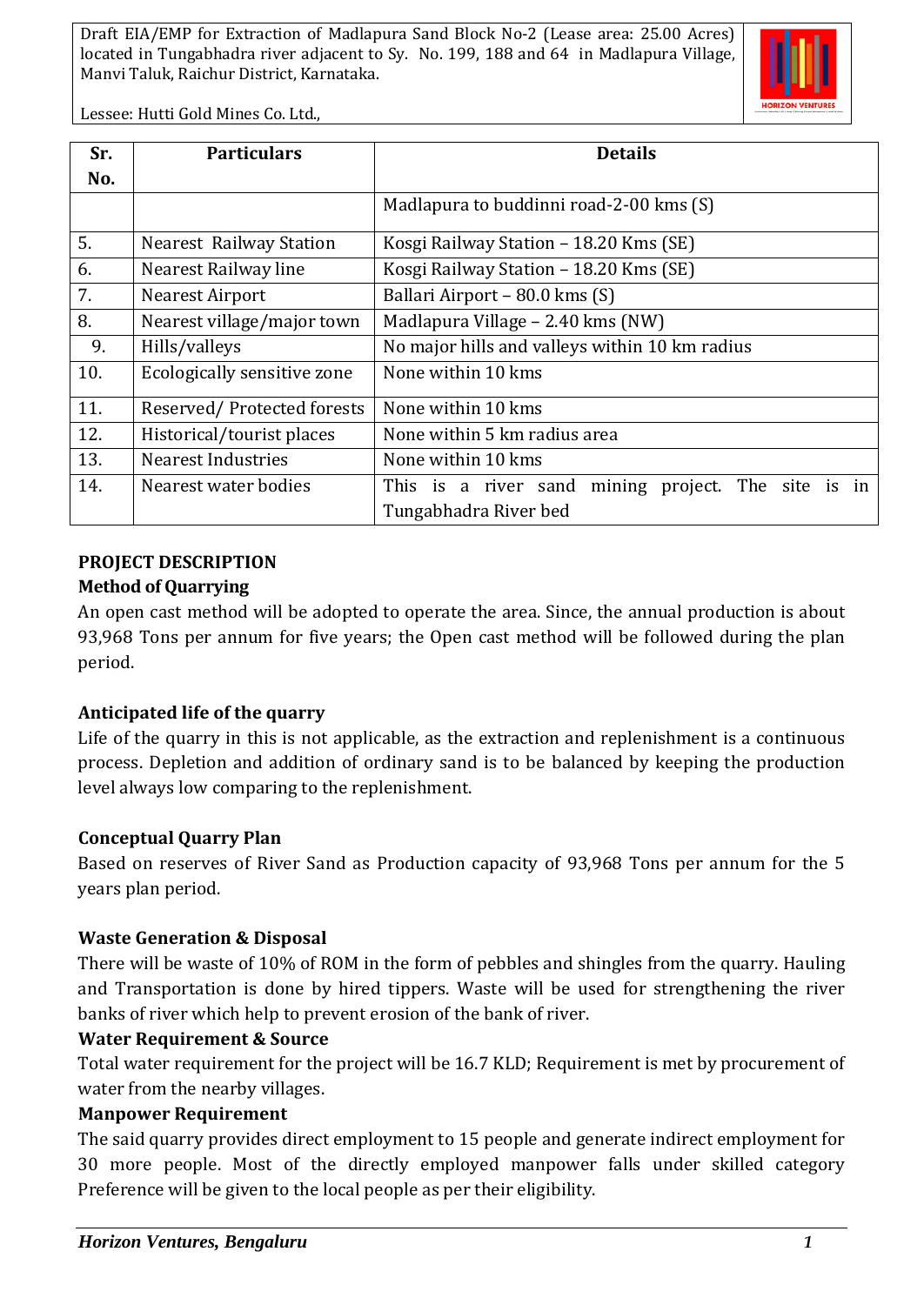

Lessee: Hutti Gold Mines Co. Ltd.,

#### **Site Infrastructure**

The quarry stock yard will have its own office premises, canteen, first-aid center etc. Quarry office is well connected with wireless and telephone, internet & e-mail facilities for communication.

# **EXISTING ENVIRONMENTAL SCENARIO**

# **Baseline Environmental Studies**

### **Meteorology & Ambient Air Quality**

**Summary of Meteorological data generated at site (October 2021 to December 2021)**

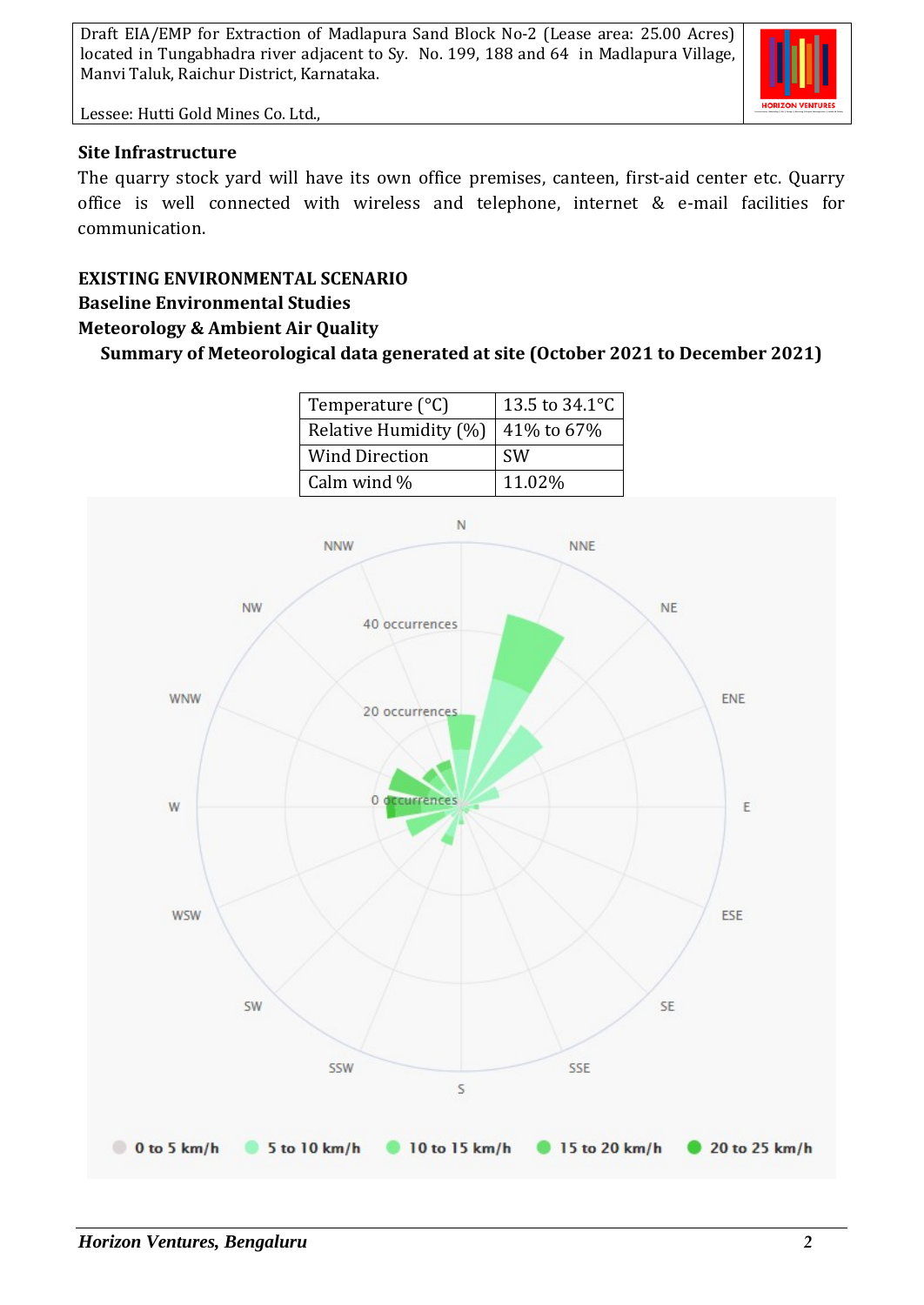



## **Ambient Air Quality Status**

From the results, it is observed that the ambient air quality with respect to  $PM_{10}$ ,  $PM_{2.5}$ ,  $SO_2$ , and NOx at all the monitoring locations is within the permissible limits specified by CPCB.

## **Ambient Noise Levels**

Ambient noise level monitoring was carried out at the 9 monitoring locations; those were selected for ambient air quality monitoring. The monitoring results are within limits**.**

## **Biological Environment**

There is no National Park, Wildlife Sanctuary and Biosphere Reserve within 10 km radius.

# **Proposed Biological Environment Conservation Measures**

- Thick Green belt will be developed along approach road and bank of the river.
- Periodic maintenance of mineral transport road.
- Regular sprinkling of water through mobile tanker on mineral transport road.
- Mineral carrying tippers are loaded with only the stipulated quantity to avoid overloading and covered with tarpaulin to avoid spillage.

## **Socio-economic Environment**

- There is no habitation or private land in the River Sand. There is no rehabilitation and resettlement involved in the project.
- The said Quarry provides direct employment to 15 people and generates indirect employment for 30 more people. Most of the directly employed manpower falls under skilled category and the respective distribution / numbers is follows. Preference will be given to the local people as per their eligibility.
- The existing infrastructure facilities are sufficient to cater the needs of the Sand Block. However, the Quarry management will take efforts as a part of CER for improvement in civic amenities like sanitation, drinking water facilities, transport road, etc in the nearby villages.

# **ENVIRONMENTAL MONITORING PROGRAM**

An Environmental Management Cell (EMC) will be established in the Quarry under the control of Quarry Manager. The EMC will be headed by an Environmental Officer having adequate qualification and experience in the field of environmental management regular and periodic. Environmental monitoring of Ambient Air Quality, Water table depth, Water quality, Ambient Noise Levels, Soil Quality, CSR activities etc will be carried out through MOEF accredited agencies and reports will be submitted to KSPCB/ Regional office of MoEF&CC.

# **RISK ASSESSMENT & DISASTER MANAGEMENT PLAN**

The assessment of risk in the Sand Blocking project has been estimated for Slope failure, Movement of HEMM, Inundation due to surface water, Dust hazards, Hazards associated with use of Diesel Generator Sets and flooding of lower benches and corresponding mitigation measures are suggested in the EIA/EMP report.